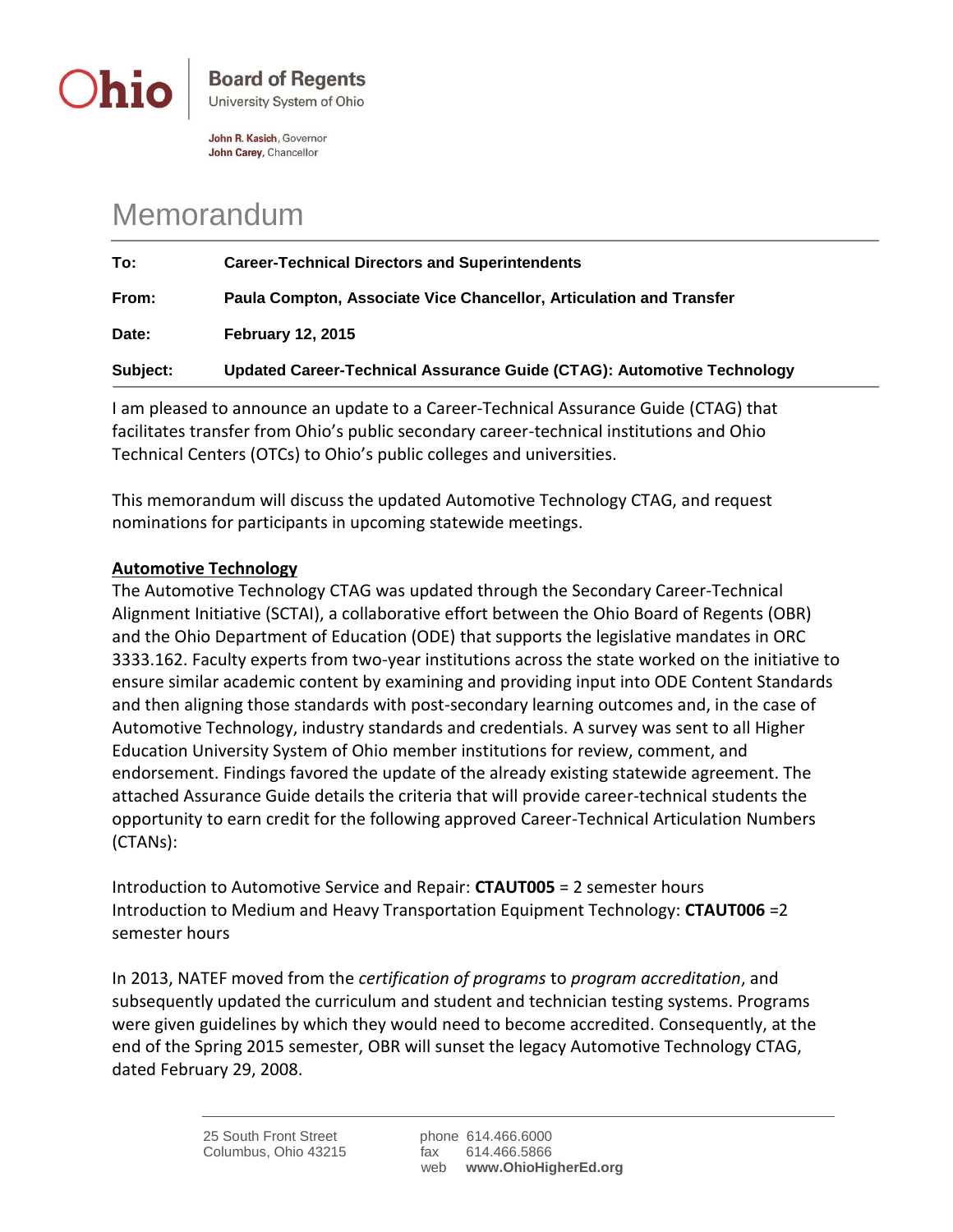Institutions that are currently accredited by NATEF must then submit their proof of NATEF accreditation and corresponding courses for the new Automotive Technology CTAG (dated February 11, 2015) to the Course Equivalency Management System (CEMS). Programs that do not carry current NATEF accreditation, or that do not renew using the 2013 program accreditation standards, will not be a part of the statewide agreement.

The following must occur for **secondary students** to have the opportunity to access college credit:

 Secondary institutions must submit the ODE course required in the Automotive Technology CTAG to the Course Equivalency Management System (CEMS)\*. With each course, institutions will also submit their current National Automotive Technicians Education Foundation (NATEF) accreditation document that affirms the institution is teaching the required NATEF competencies for their accreditation level.

OBR will review these submissions and confirm the institution's accreditation status from NATEF.

\*Institutions that had NATEF program certification prior to the 2013 NATEF standards revision will be allowed to carry their Career-Technical Credit Transfer (CT)<sup>2</sup> approval until the expiration of their current NATEF program certification. Upon that expiration, each institution will be required to resubmit for (CT)<sup>2</sup> approval. Institutions that are currently operating on the new NATEF standards will have their current (CT)<sup>2</sup> approval expire at the end of the 2014-15 academic year. The institution will then be required to resubmit their courses for  $(CT)^2$ approval using the new CTANs.

• Students must a) pass the ODE courses aligned to each Automotive Technology CTAN for which they desire credit and b) pass the corresponding end-of-course ASE Student Certification Examination aligned to each Automotive Technology CTAN. Students must then work with their secondary institution to ensure that their official high school transcript, official NATEF examination scores, and the CTAG verification form are submitted to the institution of higher education where they choose to enroll. The institution of higher education must also be a part of the statewide agreement or offer the career-technical discipline to facilitate transfer.

The following must occur for **Ohio Technical Center students** to have the opportunity to access college credit:

 OTCs must submit program information and their current NATEF accreditation document that affirms the institution is teaching the required NATEF competencies for their accreditation level to the Course Equivalency Management System (CEMS).\* OBR will review these submissions and confirm the institution's accreditation status from NATEF.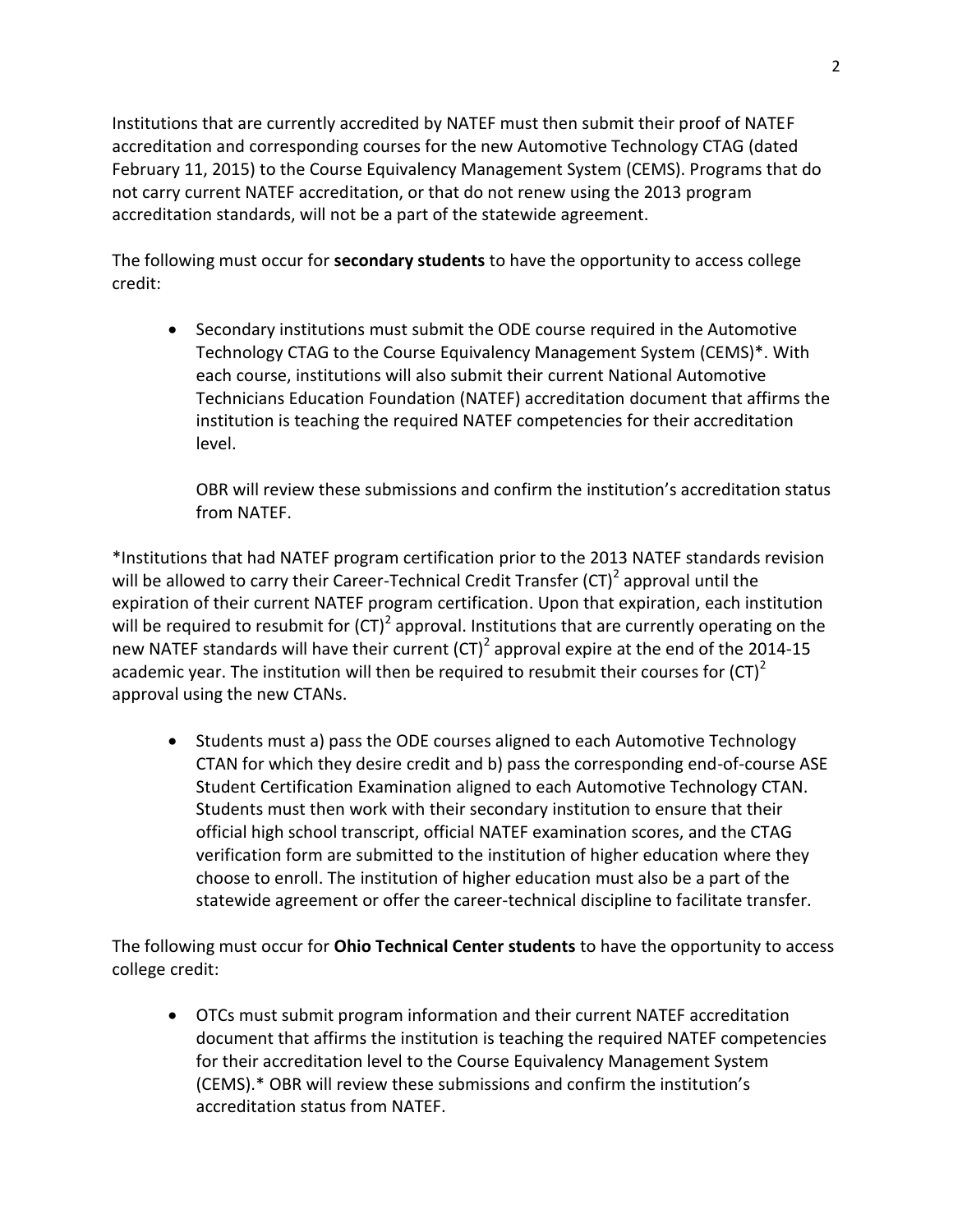\*Institutions that had NATEF program certification prior to the 2013 NATEF standards revision will be allowed to carry their Career-Technical Credit Transfer (CT)<sup>2</sup> approval until the expiration of their current NATEF program certification. Upon that expiration, each institution will be required to resubmit for (CT)<sup>2</sup> approval. Institutions that are currently operating on the new NATEF standards will have their current (CT)<sup>2</sup> approval expire at the end of the 2014-15 academic year. The institution will then be required to resubmit their programs for  $(CT)^2$ approval using the new CTANs.

 Students must then submit their official OTC transcript indicating successful completion of the program, official NATEF examination scores or proof of appropriate ASE certification, and the CTAG verification form to the institution of higher education where they choose to enroll. The institution of higher education must also be a part of the statewide agreement or offer the career-technical discipline to facilitate transfer.

Automotive Technology career-technical programs that wish to get an early start on their submissions may do so starting now, after they review the training materials available on our website:<https://www.ohiohighered.org/transfer/cems/training> under "Create a New Secondary Course" and "Create a New CT CTAG Match Secondary." However, all secondary programs that are not on the new NATEF standards are encouraged to send representatives to a discipline-specific submission workshop on March  $26<sup>th</sup>$  or  $27<sup>th</sup>$ , 2015 at Marion Technical College. This will be an opportunity to learn about the statewide credit transfer process, the new CTAG course submission process, as well as receive submission assistance from program staff. More information about the workshops can be found below.

Please review the attached CTAG document, as well as the FAQ Document, for more information on the CTAG and SCTAI process.

## **Statewide Meeting Information**

To facilitate the successful expansion of career-technical opportunities for credit to secondary partners, the Ohio Articulation and Transfer Network will host several statewide meetings **for discipline-specific faculty** and **front line personnel** at your institution. We are seeking representation from the following disciplines: Criminal Justice, Medical Laboratory Assisting, Health Information Management, Exercise Science, and Automotive Technology/Ground Transportation. We ask that you nominate one(1) to two (2) teachers for each discipline in the attached survey, and at least one (1), but not more than two(2) other representatives from your institution, such as your  $(CT)^2$  coordinator or other appropriate front line personnel, to attend one of the statewide meetings. If you completed your nominations when the request was made with previous CTAG announcements, you do not need to make additional nominations.

Nominations should be submitted no later **February 13, 2015** via this link: [https://www.surveymonkey.com/s/RZ2HTB9.](https://www.surveymonkey.com/s/RZ2HTB9)